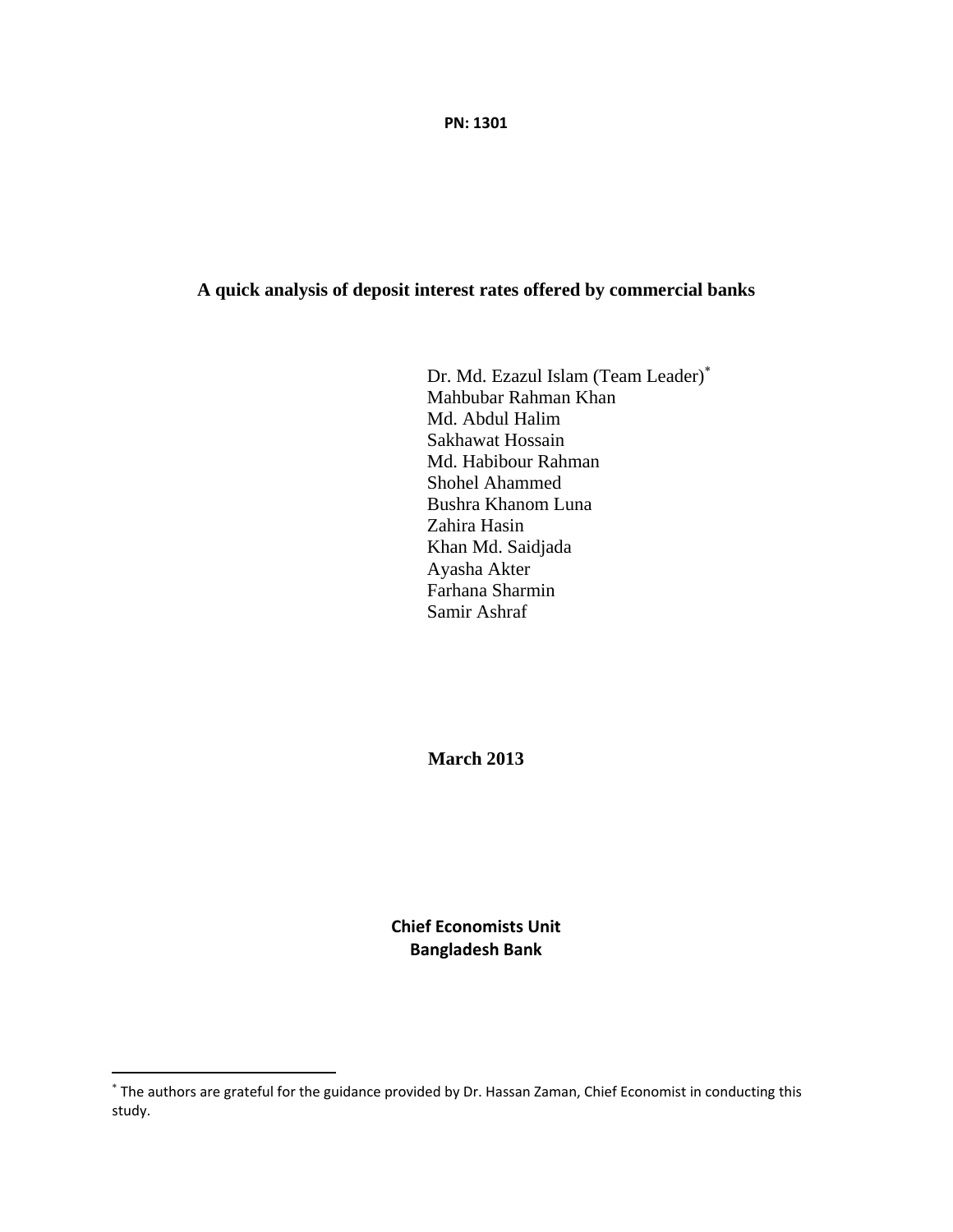#### **Objective of the Survey**

All banks report fixed deposit rates of 12.5 percent or less in Bangladesh Bank (BB) in February 2013 even though there is no interest rate cap imposed by BB. The reason for this 12.5% reported rate could be due to an informal understanding reached by the Association of Bankers Bangladesh with its member banks that they should not offer more than this rate as the deposit rate is related to the ultimate lending rate to borrowers. Both deposit and lending rates are data reported to BB every month and uploaded on BB's website. Anecdotal evidence suggests that some commercial banks are collecting deposits by offering rates higher than 12.50 percent but are reporting it at as 12.50 percent or below. The main purpose of the survey is to collect data on the extent of this mis‐reporting of deposit interest rates, as accurate data is essential for effective financial and monetary policy.

### **Methodology**

A survey team was constituted of officials from different Departments of BB. The team collected data directly from different bank branches in Dhaka and outside Dhaka by posing as a potential depositor / customer. Information on offered interest rate to customers was collected for different time dimension (one month, 3‐month and 1‐year and more) as well as amount of deposit (less than 10‐lac, 10‐50 lac and 50 lac and above). Data were collected over telephone during last week of January and first two weeks of February 2013 from 340 banks branches of 4 SOBs, 30 PCBS and 7 FCBs (Table 1). Banks branches are selected randomly. Out of total branches, 179 branches have been contacted in Dhaka and rest of are outside Dhaka.

| <b>Table 1: Sampling Distribution</b> |     |  |  |  |
|---------------------------------------|-----|--|--|--|
| <b>Total No. of Bank</b>              | 41  |  |  |  |
| <b>SOBs</b><br>$\bullet$              | 4   |  |  |  |
| <b>PCBs</b><br>$\bullet$              | 30  |  |  |  |
| <b>FCBs</b><br>$\bullet$              | 7   |  |  |  |
| <b>Total Branches</b>                 | 340 |  |  |  |
| • Dhaka                               | 179 |  |  |  |
| • Outside Dhaka                       | 161 |  |  |  |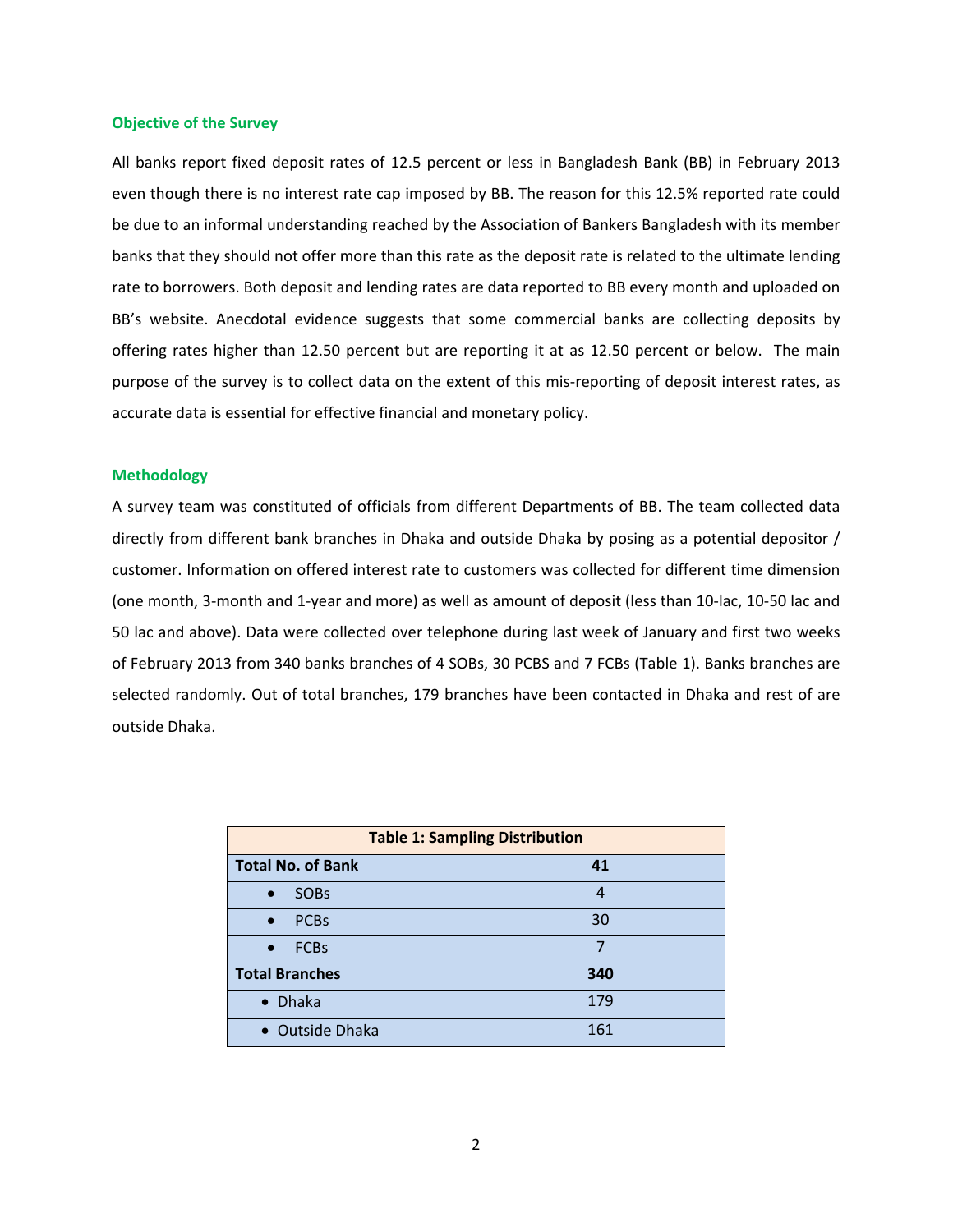## **Findings of the Survey**

1. Branch level data indicate that for deposit amount of Tk. 50 lac and above for one year and more maturity period about 16 percent branches (54 branches) offer more than 12.5 percent interest rate, about 62 percent branches offer equal to 12.5 percent, and about 22 percent branches offer less than 12.5 percent. Detailed data on interest offering by branch level for maturity period and deposit amount are given in Table-2 and chart 1-3. It is observed that interest rate is negotiable the higher the deposit amount and maturity period.

|                                         | less than 10-lac    |            | 10-50 lac             |              |         | 50 lac and above      |              |            |                       |
|-----------------------------------------|---------------------|------------|-----------------------|--------------|---------|-----------------------|--------------|------------|-----------------------|
| <b>Interest Rate</b><br><b>Offering</b> | <b>One</b><br>month | $3$ -month | 1-year<br>and<br>more | One<br>month | 3-month | 1-year<br>and<br>more | One<br>month | $3$ -month | 1-year<br>and<br>more |
| More than 12.5%                         | 4                   | 5          | 20                    | $\mathbf{1}$ | 5       | 22                    | 25           | 32         | 54                    |
| Equal to 12.5 %                         | 178                 | 226        | 225                   | 193          | 233     | 230                   | 174          | 211        | 212                   |
| Less than 12.5 %                        | 158                 | 109        | 95                    | 146          | 102     | 88                    | 141          | 97         | 74                    |
| <b>Total Branch</b>                     | 340                 | 340        | 340                   | 340          | 340     | 340                   | 340          | 340        | 340                   |
| <b>Percent of Total</b>                 |                     |            |                       |              |         |                       |              |            |                       |
| More than $12.5%$                       | 1.2                 | 1.5        | 5.9                   | 0.3          | 1.5     | 6.5                   | 7.4          | 9.4        | 15.9                  |
| Equal to 12.5 %                         | 52.4                | 66.5       | 66.2                  | 56.8         | 68.5    | 67.6                  | 51.2         | 62.1       | 62.4                  |
| Less than 12.5 %                        | 46.5                | 32.1       | 27.9                  | 42.9         | 30.0    | 25.9                  | 41.5         | 28.5       | 21.8                  |
| <b>Total Branch</b>                     | 100.0               | 100.0      | 100.0                 | 100.0        | 100.0   | 100.0                 | 100.0        | 100.0      | 100.0                 |

### **Table 2 : Interest Rate Offering by Branches of 41 Banks (number of Branches)**

Source: A quick Survey, CEU, 2013.

2. Bank wise data show that at least one or more branches of 17 banks (15 PCB and 2 FCBs) out of 41banks (see table 3) are offering more than 12.5 percent (13-14 percent). We also find that in 8 banks of these 17 banks, 50 percent or more of the sampled branches are offering more than the reported 12.5 percent interest rate.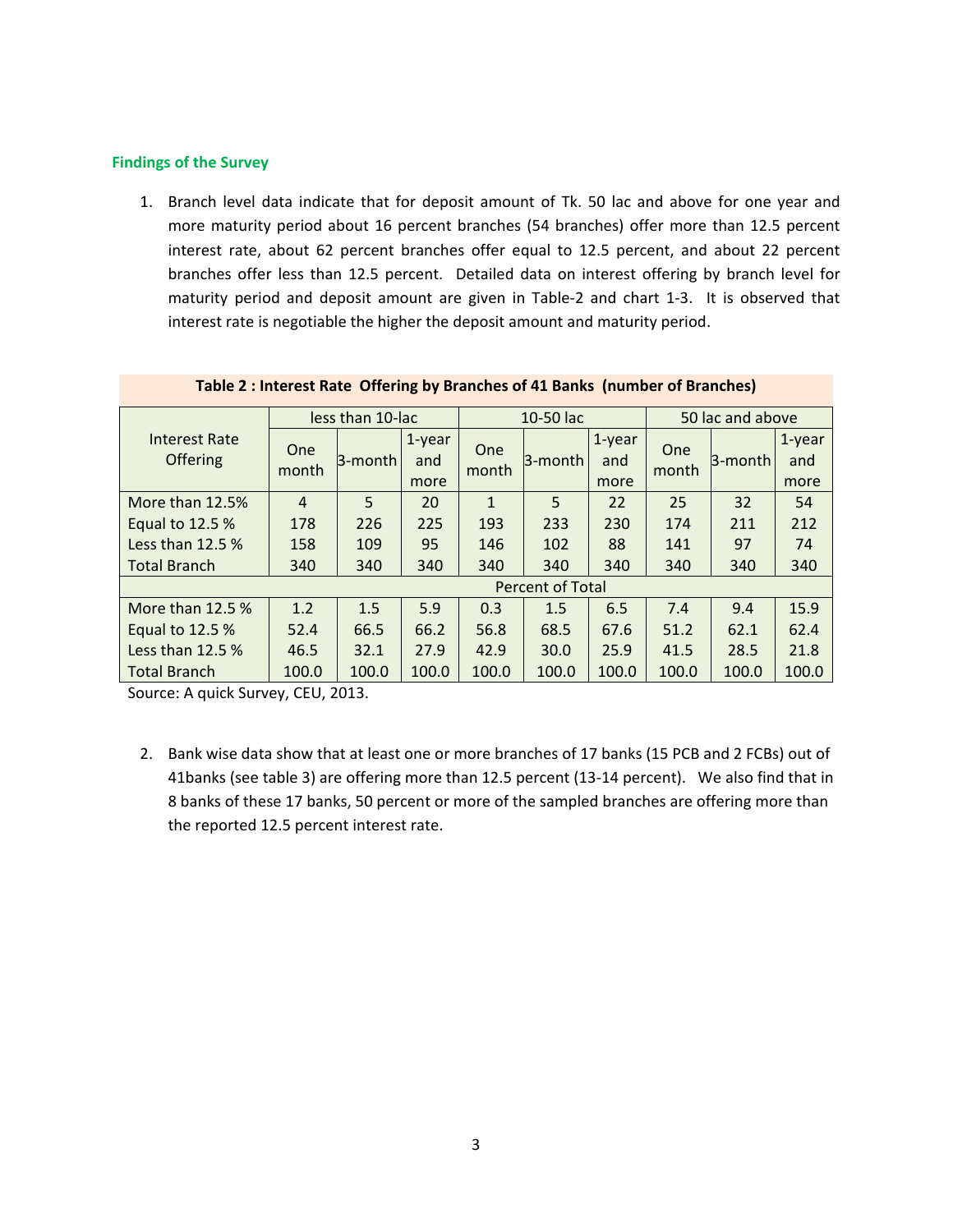| <b>Name of Bank</b>              | <b>No. Branch</b><br><b>Contacted</b> | <b>No. Branch</b><br>offering $>12.5$ | $%$ of Branch offering >12.5<br>over contacted Branch |
|----------------------------------|---------------------------------------|---------------------------------------|-------------------------------------------------------|
| 1. Bank Asia Ltd.                | 10                                    | 10                                    | 100                                                   |
| 2. Uttara Bank Ltd.              | 10                                    | 8                                     | 80                                                    |
| 3. Mutual Trust Bank Ltd.        | 10                                    |                                       | 70                                                    |
| 4. Bangladesh Commerce Bank Ltd. | 10                                    | 6                                     | 60                                                    |
| 5. Southeast Bank Ltd.           | 10                                    | 5                                     | 50                                                    |
| 6. Social Islami Bank Ltd.       | 10                                    | 5                                     | 50                                                    |
| 7. Exim Bank of Bangladesh Ltd.  | 10                                    | 5                                     | 50                                                    |
| 8. National Bank of Pakistan*    | 4                                     | 2                                     | 50                                                    |
| 9. Habib Bank Ltd.               | 5                                     | $\overline{2}$                        | 40                                                    |
| 10. One Bank Ltd.                | 10                                    | 2                                     | 20                                                    |
| 11. Shahjalal Islami Bank Ltd.   | 10                                    | 2                                     | 20                                                    |
| 12. National Bank Ltd.           | 10                                    | 1                                     | 10                                                    |
| 13. IFIC Bank Ltd.               | 10                                    | 1                                     | 10                                                    |
| 14. United Commercial Bank Ltd.  | 10                                    | 1                                     | 10                                                    |
| 15. Mercantile Bank Ltd.         | 10                                    | 1                                     | 10                                                    |
| 16. Standard Bank Ltd.           | 10                                    |                                       | 10                                                    |
| 17.BRAC Bank Ltd.                | 10                                    |                                       | 10                                                    |

**Table 3: Banks and Branches which are Offering more than 12.5 % during survey Period** 

Source: A quick Survey, CEU, 2013. Note: \* = It has only 4 branch in Bangladesh

3. While the majority of branches offer 12.5 percent interest, some banks are currently offering less than 12.5 percent interest on fixed deposits. This is consistent with what they are reporting to BB and as such there is no mis‐reporting problem However, these banks should now be in a position to lower their lending rates as costs of funds have come down. Examples of these banks include Eastern Bank Ltd, Dutch Bangla Bank Ltd and BRAC Bank Ltd, whose deposit rates have decreased in last 3-6 months (Table 4). Moreover lending rates can also fall for banks who have high spreads between their weighted average deposit and lending rates. BB data shows that for January 2013, banks with 9% of more spread include National Bank of Pakistan, Woori Bank, Standard Chartered Bank, Citibank and BRAC Bank.

| Table 4: Comparative position deposit and lending rate between November 2012 and February 2013 |                             |               |                                 |               |  |  |
|------------------------------------------------------------------------------------------------|-----------------------------|---------------|---------------------------------|---------------|--|--|
| <b>Banks</b>                                                                                   | Reported FDR Rate on 1 year |               | Term loan lending rate for LMSI |               |  |  |
|                                                                                                | November, 2012              | February 2013 | November 2012                   | February 2013 |  |  |
| 1. Eastern Bank Ltd.                                                                           | $12.0 - 12.5$               | 11.0          | 15.5                            | 14.00-17.00   |  |  |
| 2. Dutch Bangla Bank Ltd.                                                                      | $11.5*$                     | 11.0          | 15.5                            | 15.5          |  |  |
| 3. BRAC Bank Ltd.                                                                              | $8.0 - 12.5$                | 8.0-11.75     | 14                              | 14.00-17.00   |  |  |

\*September 2012.